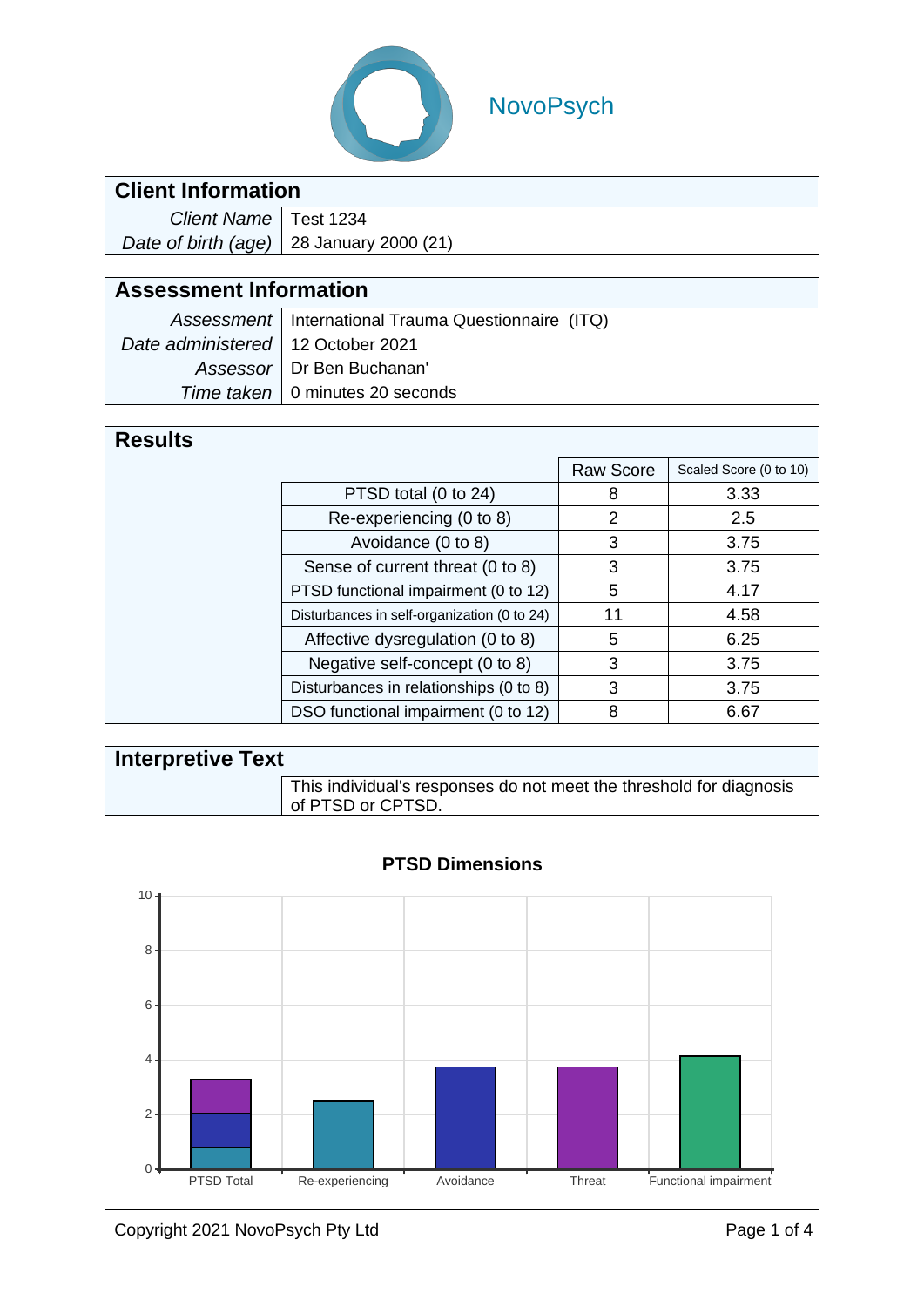

**Client Name** | Test 1234



#### **Disturbances in Self-Organization Dimensions**

#### **Scoring and Interpretation Information**

There are two components of scoring and interpretation: Categorical scoring for the diagnosis of PTSD and CPTSD, and a dimensional component which measures symptom severity.

The diagnosis of PTSD is indicated based on the following criteria:

- Question 1 or  $2 = two$  or more (re-experiencing)
- Question 3 or  $4 = two$  or more (avoidance)
- Question 5 or  $6 = two$  or more (sense of current threat)
- Question 7, 8 or  $9 = two$  or more (PTSD functional impairment)

PTSD is indicated if the criteria for PTSD are met and CPTSD is NOT met.

The diagnosis of Complex PTSD (CPTSD) is indicated based on the following criteria:

- Question 10 or 11 = two or more (affective dysregulation)
- Question 12 or 13 = two or more (negative self-concept)
- Question 14 or 15 = two or more (disturbances in relationships)
- Question 16, 17 or 18 = two ore more (Disturbances in selforganisation impairment)

CPTSD is diagnosed if the criteria for PTSD are met AND criteria for CPTSD are met.

Dimensional scores from 0 to 24 are presented for the two major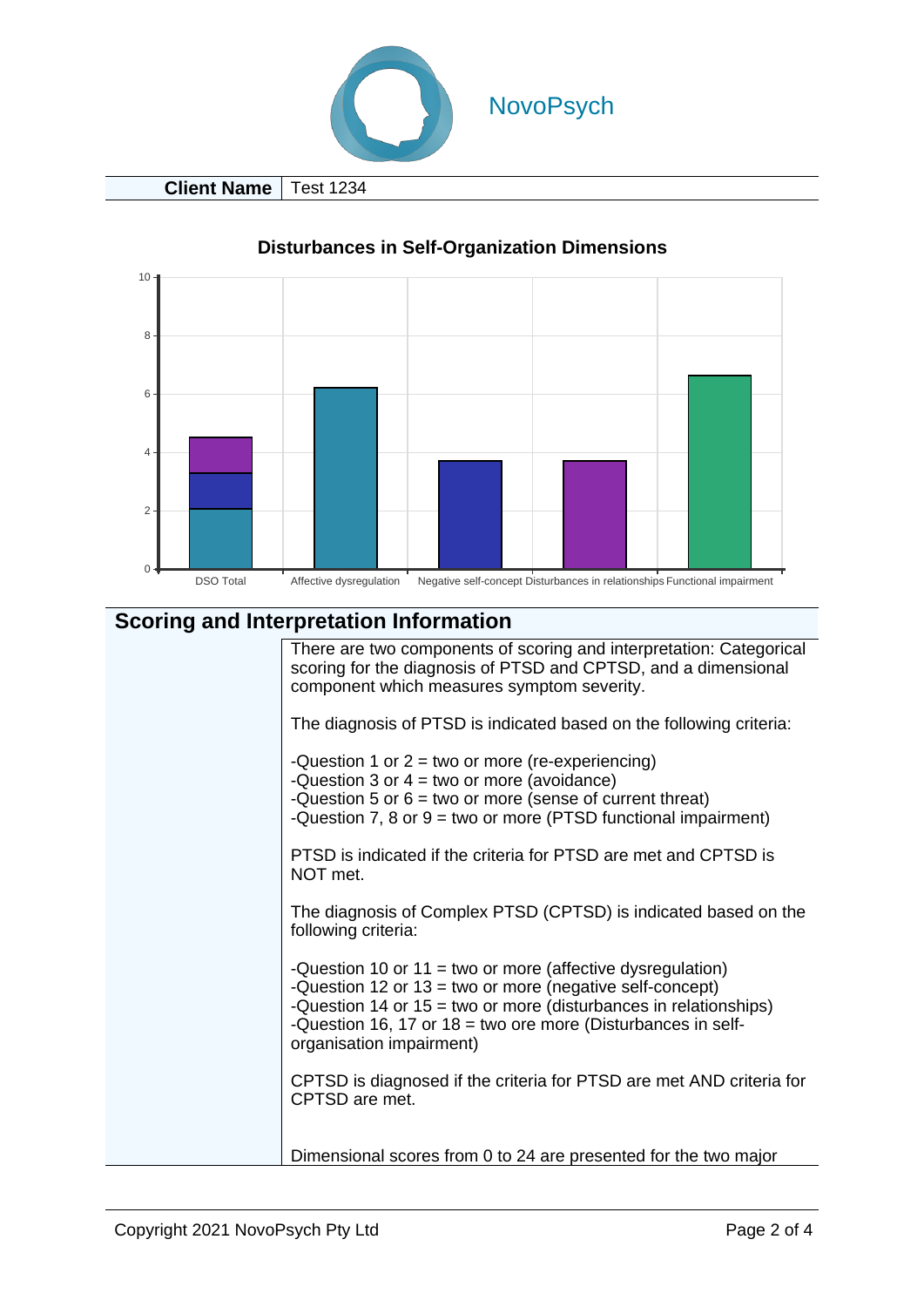

**Client Name** | Test 1234

| <b>Scoring and Interpretation Information (cont.)</b> |                                                                                                                                                                                                                                                                                                             |  |  |  |  |  |
|-------------------------------------------------------|-------------------------------------------------------------------------------------------------------------------------------------------------------------------------------------------------------------------------------------------------------------------------------------------------------------|--|--|--|--|--|
|                                                       | subscale.<br>1. Post Traumatic Stress Disorder (PTSD) (sum of items 1 to 6)<br>2. Disturbances in self-organization (DSO) (sum of items 10 to 15)                                                                                                                                                           |  |  |  |  |  |
|                                                       | In addition, the four factors under each major subscale are<br>presented (raw score from 0 to 8). Note that the functional<br>impairment factors do not count towards the totals of the major<br>subscales.                                                                                                 |  |  |  |  |  |
|                                                       | Each score is presented as a raw score and a scaled score. The<br>scaled scores are between 0 and 10 and are calculated by dividing<br>the raw score by the maximum possible score, times 100. The<br>scaled scores are useful for comparison between symptom clusters<br>as they are all scored out of 10. |  |  |  |  |  |
|                                                       | The dimensional scores can be useful in tracking symptoms at the<br>start, middle and end of treatment to ascertain the level of treatment<br>response.                                                                                                                                                     |  |  |  |  |  |

### **Client Responses**

|                |                                                                                                                                                                                                                                                                                                                                                                              | Not at all | A little bit | Moderately     | Quite a bit | Extremely |
|----------------|------------------------------------------------------------------------------------------------------------------------------------------------------------------------------------------------------------------------------------------------------------------------------------------------------------------------------------------------------------------------------|------------|--------------|----------------|-------------|-----------|
| 1              | Having upsetting dreams that replay<br>part of the experience or are clearly<br>related to the experience?                                                                                                                                                                                                                                                                   | O          |              | 2              | 3           |           |
| $\overline{2}$ | Having powerful images or memories that<br>sometimes come into your mind in which you feel<br>the experience is happening again in the here<br>and now?                                                                                                                                                                                                                      | $\bf{0}$   |              | 2              | 3           |           |
| 3              | Avoiding internal reminders of the<br>experience (for example, thoughts,<br>feelings, or physical sensations)?                                                                                                                                                                                                                                                               | 0          |              | $\overline{2}$ | 3           | Δ         |
| 4              | Avoiding external reminders of the experience<br>(for example, people, places, conversations,<br>objects, activities, or situations)?                                                                                                                                                                                                                                        | O          |              | 2              | 3           |           |
| 5              | Being "super-alert", watchful, or on<br>quard?                                                                                                                                                                                                                                                                                                                               | 0          |              | 2              | 3           |           |
| 6              | Feeling jumpy or easily startled?                                                                                                                                                                                                                                                                                                                                            | ŋ          |              | $\overline{2}$ | 3           | Δ         |
| $\overline{7}$ | In the past month have the above<br>problems affected your relationships<br>or social life?                                                                                                                                                                                                                                                                                  | 0          |              | 2              | 3           | 4         |
| 8              | Affected your work or ability to<br>work?                                                                                                                                                                                                                                                                                                                                    | 0          |              | $\overline{2}$ | 3           | Δ         |
| 9              | Affected any other important part of your<br>life such as parenting, or school or<br>college work, or other important activities?                                                                                                                                                                                                                                            | 0          |              | 2              | 3           | Δ         |
| 10             | Below are problems that people who have had stressful or traumatic events sometime<br>experience. The questions refer to ways you typically feel, ways you typically think<br>about yourself and ways you typically relate to others. Answer the following thinking<br>about how true each statement is of you.<br>When I am upset, it takes me a long time to calm<br>down. | O          |              |                |             |           |